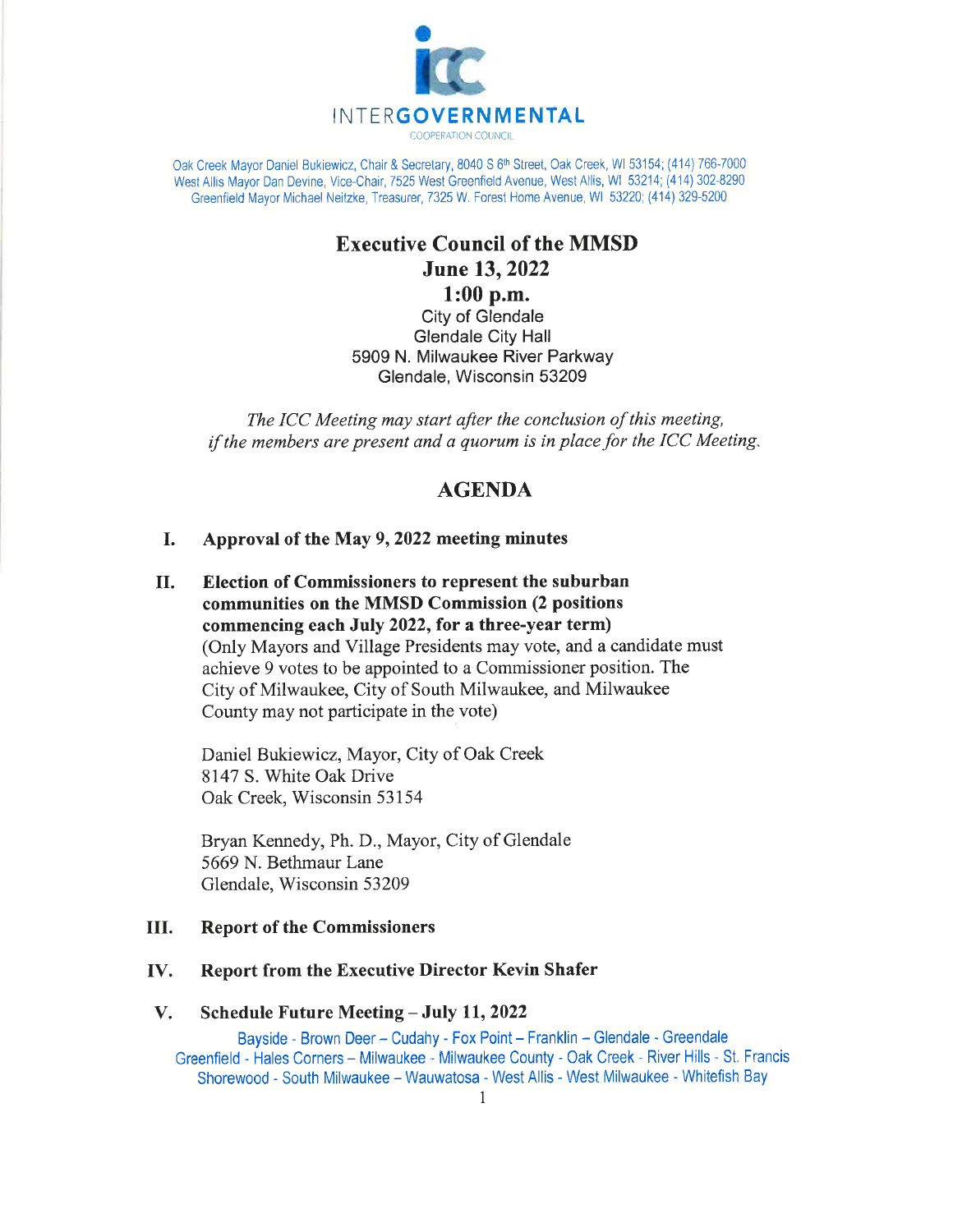

Oak Creek Mayor Daniel Bukiewicz, Chair & Secretary, 8040 S 6<sup>th</sup> Street, Oak Creek, WI 53154; (414) 766-7000 West Allis Mayor Dan Devine, Vice-Chair, 7525 West Greenfield Avenue, West Allis, WI 53214; (414) 302-8290 Greenfield Mayor Michael Neitzke, Treasurer, 7325 W. Forest Home Avenue, Wl 53220; (414) 329-5200

## VI. Adjournment

Bayside - Brown Deer - Cudahy - Fox Point - Franklin - Glendale - Greendale Greenfield - Hales Corners - Milwaukee - Milwaukee County - Oak Creek - River Hills - St. Francis Shorewood - South Milwaukee - Wauwatosa - West Allis - West Milwaukee - Whitefish Bay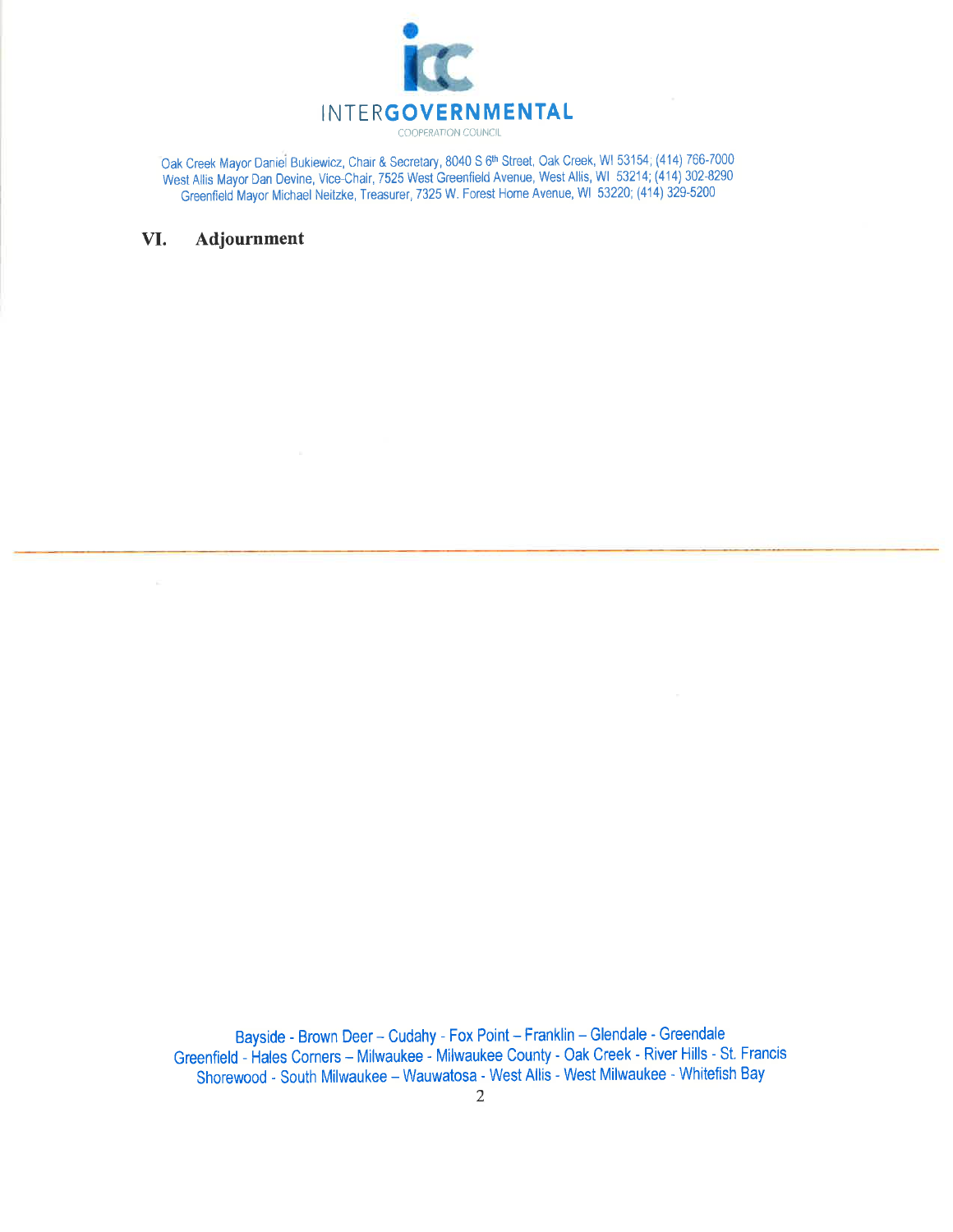# INTERGOVERNMENTAL COOPERATION COUNCIL OF MILWAUKEE COUNTY

c/o City of Greenfield, 7325 West Forest Home Avenue, Greenfield, Wisconsin 53220 MMSD EXECUTIVE COUNCIL

# RESOLUTION ESTABLISHING VOTING PROCEDURES FOR MILWAUKEE METROPOLITAN SEWERAGE DISTRICT COMMISSIONER

WHEREAS, the Executive Council is empowered by 200.23(2)(b) Wis. Stats. to appoint members of the Milwaukee Metropolitan Sewerage Commission by a majority vote of the members of the Executive Council: and

WHEREAS, the Executive Council believes that the public interest will be served by adoption of written rules stating the procedures and processes to be followed in the consideration and appointment of commissioners.

NOW, THEREFORE, BE IT RESOLVED that the Executive Council hereby adopts the attached rules and procedures, and be it

FURTHER RESOLVED that a copy of this resolution along with the rules and procedures be placed on file with the Milwaukee Metropolitan Sewerage District, Office of the Cornmission.

Adopted December 17, 2002

Tient T. Skeide

Timothy T. Seider Chairman

Bayside-Brown Deer-County of Milwaukee-Cudahy-Fox Point-Franklin-Glendale-Greendale Greenfield-Hales Corners-Milwaukee-Oak Creek-River Hills-St. Francis-Shorewood South Milwaukee-Wauwatosa-West Allis-West Milwaukee-Whitefish Bay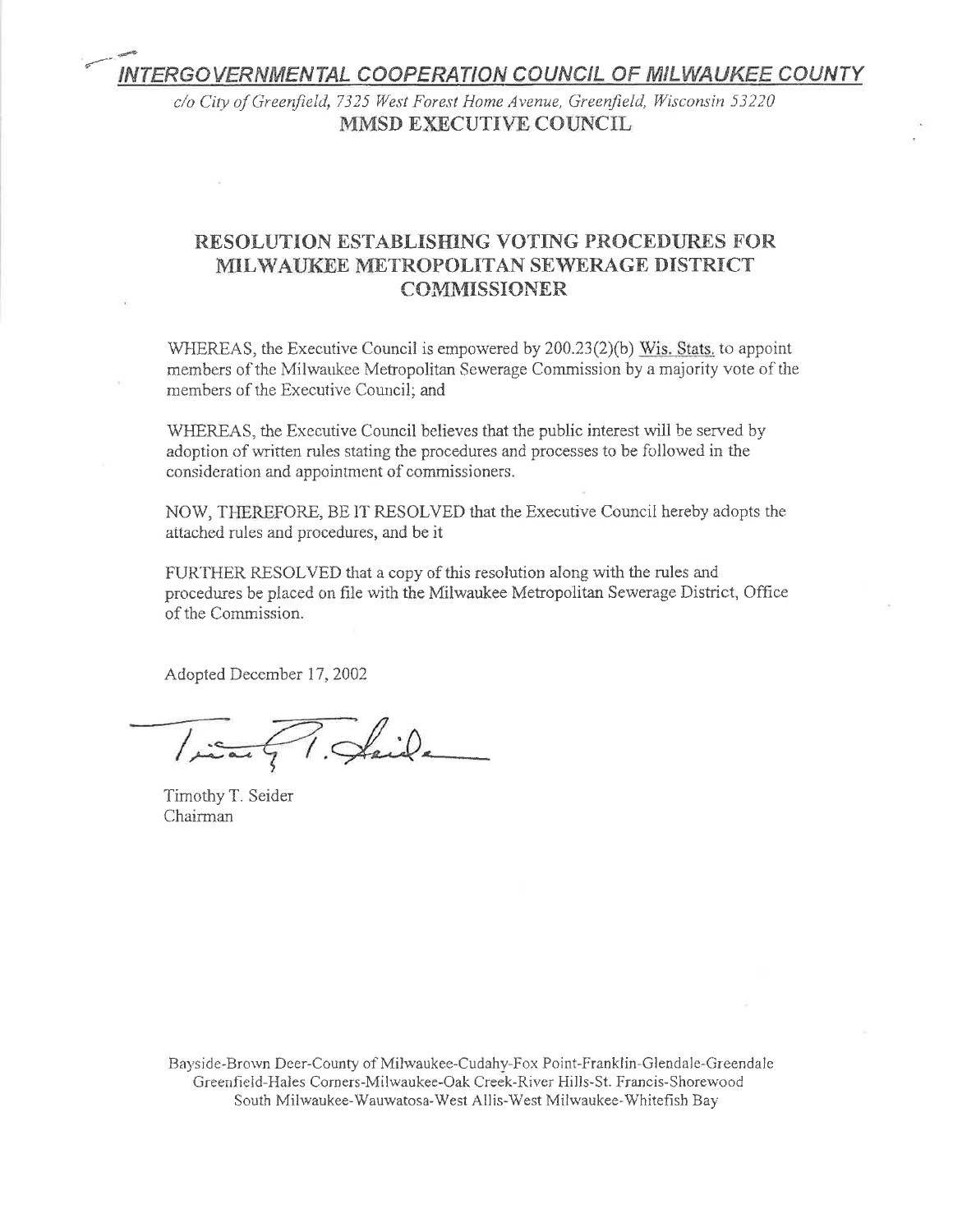# EXECUTIVE COUNCIL OF THE MILWAUKEE METROPOLITAN SEWERAGE DISTRICT

 $\mathbb{F}$ .

## RULES AND PROCEDURES FOR APPOINTMENT OF COMMISSIONERS

Section  $200.23(2)(b)$  Wisconsin Statutes, directs an Executive Council composed of the Mayors of the cities of Cudahy, Franklin, Glendale, Greenfield, Oak Creek, St. Francis, Wauwatosa, and West Allis, and the Presidents of the villages of Bayside, Brown Deer. Fox Point, Greendale, Hales Corners, River Hills, Shorewood, West Milwaukee and Whitefish Bay to appoint, by a majority vote of members, certain Commissioners of the Miiwaukee Mekopolitan Sewerage District.

- 1. NOTIFICATION OF INTENTION TO FILL The Milwaukee Metropolitan Sewerage District, Office of the Commission will provide the public notification of intention to fill vacant position(s). Such notice shall provide ample time for interested individuals to provide letters of interest to the chief elected officials of those municipalities as listed in Section  $200.23(2)(b)$  Wisconsin Statutes.
- 2. LETTERS OF INTEREST Each person who desires to be considered for appoint to a Commissioner position must submit a Letter of Interest, by U.S. Mail or electronic mail, to each of the mernbers of the Ðxecutive Council as listed in Section  $200.23(2)(b)$ , with a copy to the Executive Council Chairman. Deadlines for submission of the Letter of Interest shall be specified in the public notiee.
- 3. PRESENTATION Each candidate who so desires, may make a presentation to the Executive Council for no more than five (5) minutes. Time may be limited at the discretion of the Executive Council.
- 4. VOTING Each vacant seat is to be voted on separately. A majority vote of the Executive Council  $(9 \text{ votes})$  is necessary for appointment to the Commission. If a majority vote is not obtained on the first ballot, the top two cærdidates wili be placed on a subsequent ballot until one individual receives the required majority for that particular seat.
- 5. ELIGIBLITY TO VOTE Section  $200.23(2)(b)$  Wisconsin Statutes, requires that oniy the elected executive officer of each city or viliage appoint members to the Commission. Proxy votes or delegation of voting duties are not allowed. The elected executive officer of each municipality that comprises the Executive Councii must be personally present to vore.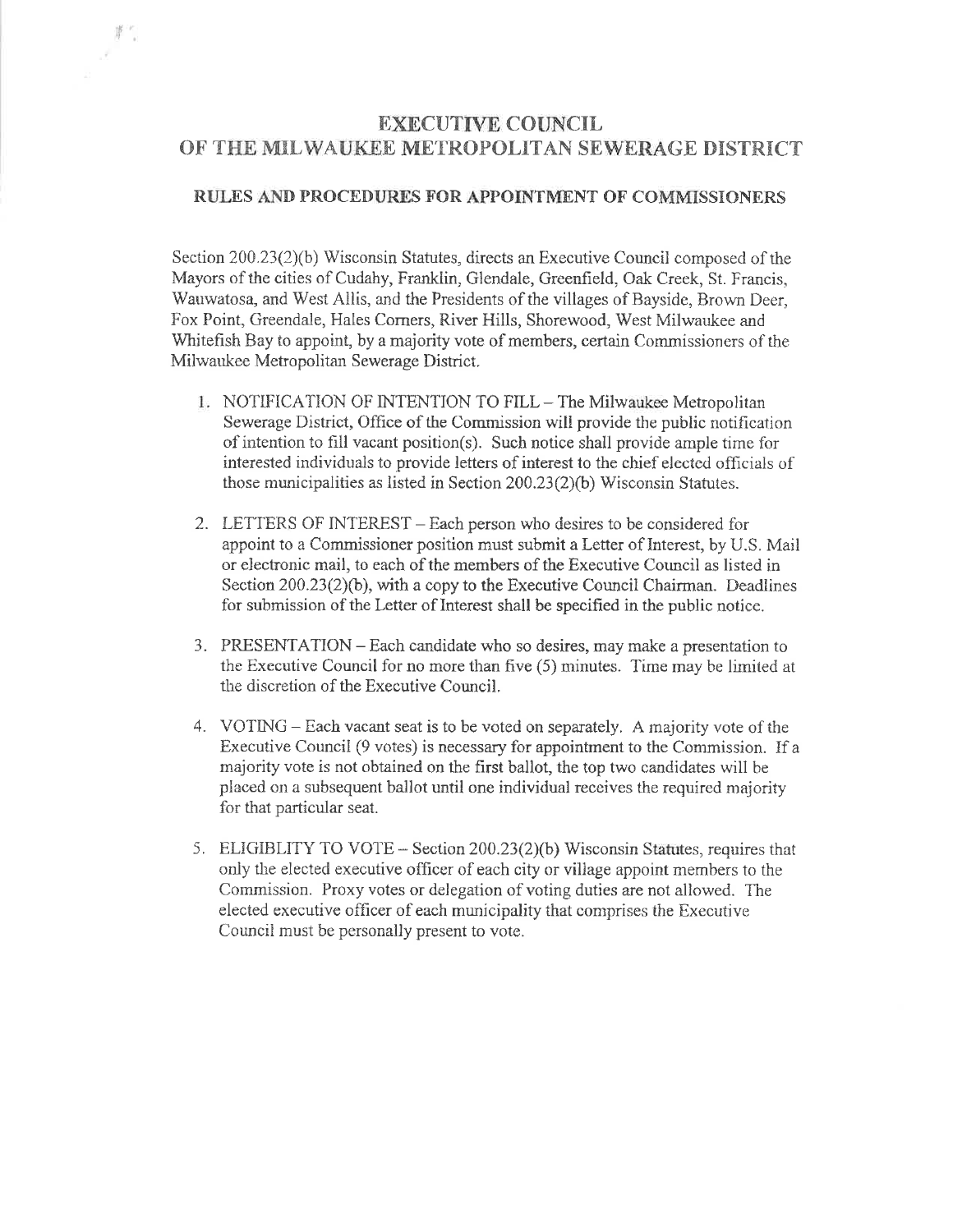

# NOTICE OF INTENTION TO FILL TWO POSITIONS ON THE MILWAUKEE METROPOLTTAN SEWERAGE COMMISSION (MMSD)

To All Persons Whose Principal Residence is Within the Milwaukee Metropolitan Sewerage District but Outside of the City of Milwaukee:

Section 200.23(21(b), Wisconsin Statutes, directs an Executive Council composed of the Mayors of the Cities of Gudahy, Franklin, Glendale, Greenfield, Oak Creek, St. Francis, Wauwatosa and West Allis and the Presidents of the Villages of Bayside, Brown Deer, Fox Point, Greendale, Hales Corners, River Hills, Shorewood, West Milwaukee, and Whitefish Bay to appoint, by a majority vote of members, certain Gommissioners of the Milwaukee Metropolitan Sewerage District.

PLEASE TAKE NOTICE that a meeting of the Executive Council is to be held at Glendale Gity Hall Common Council Chambers, 5909 N. Milwaukee River Parkway, Glendale, Wl 53209, beginning at 1:00 p.m. on Monday, June 13, 2022. lmmediately before the regular meeting of the lntergovernmental Gooperation Gouncil, the Executive Council will vote to elect two individuals to fill the following positions:

Two (2) Gommissioner Positions commencing in July 2022, each for a three-year term

Section 200.23(2)(b), Wisconsin Statutes, requires that the positions be filled by **ELECTED** OFFICIALS. The individuals filling the Commissioner positions must have his or her principal residence within the Milwaukee Metropolitan Sewerage District but outside of the City of Milwaukee.

The present pay for each Commissioner is \$410.91 biweekly. Upon employment, a Gommissioner must complete a "statement of Economic Interests" form. A copy of this form is available through Anna Kettlewell, MMSD Commission Secretary.

Each person who desires to be considered for appointment to a Commissioner position must submit <sup>a</sup> Letter of Interest to the members of the Executive Council as listed in Section 200.23(2)(b). Each person who desires to be considered for appointment shall send his/her letter of interest to Anna Ketttewell, MMSD Commission Secretary, 260 W. Seeboth Street, Milwaukee, Wl 53204, or by email: akettlewell@mmsd.com, who will distribute the letters to the Executive Council. For information, a copy of the list of the Executive Council members is available through Anna Kettlewell, MMSD Commission Secretary. Letters must be received by the Gommission Secretary no later than close of business Friday, June 3, 2022.

Each candidate who so desires may make a presentation to the Executive Gouncil at approximately 1:00 p.m. on Monday, June 13, 2022, for no more than five (5) minutes. After all presentations are completed, the members of the Executive Council will vote to elect two candidates to fill the positions.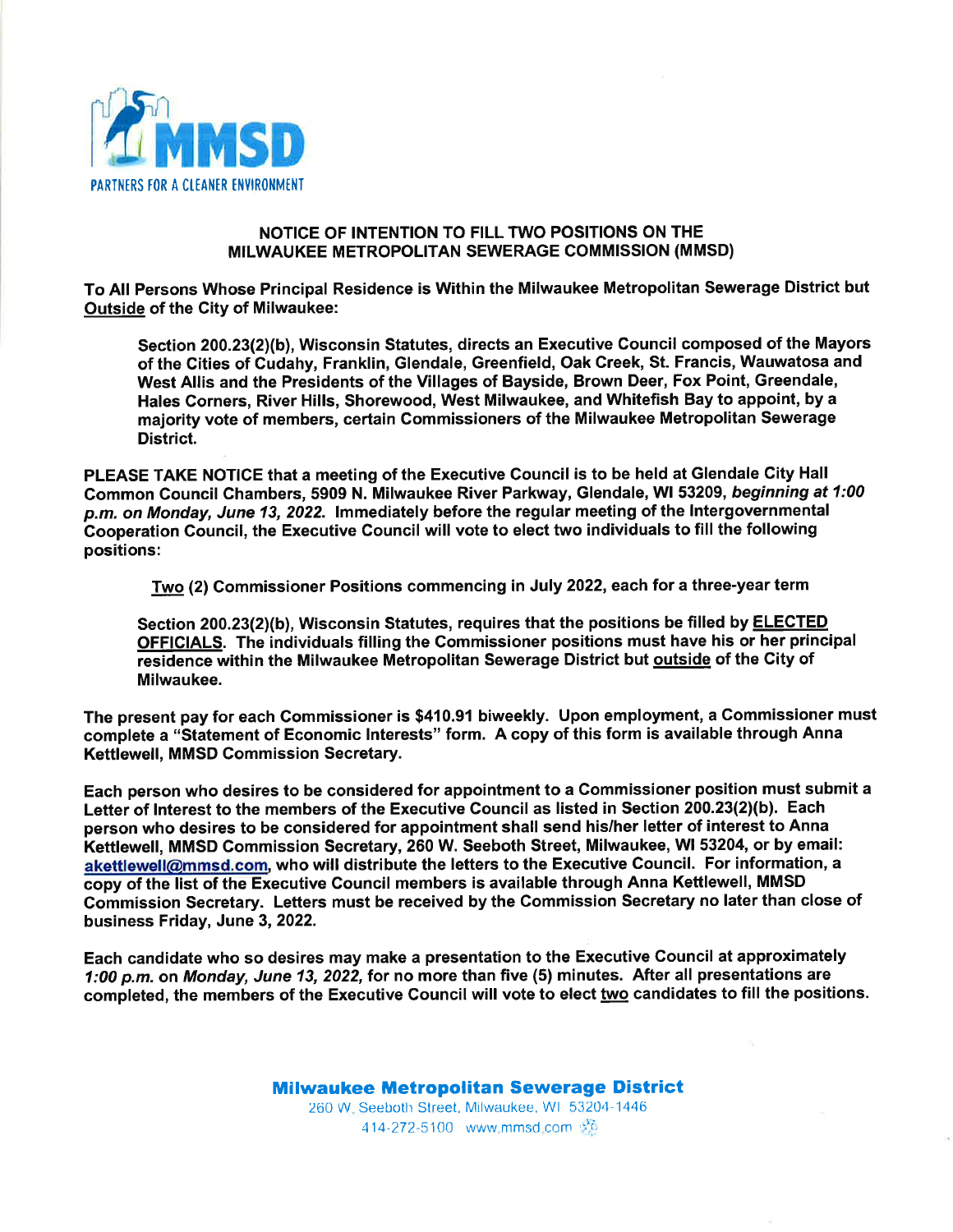Notice to Fill Position Page 2

Any question about the Gommissioner position should be directed to Anna Kettlewell, MMSD Commission Secretary, c/o Milwaukee Metropolitan Sewerage District, Office of the Gommission,260 W. Seeboth Street, Milwaukee, Wisconsin 53204-1446, Email: akettlewell@mmsd.com, Telephone: 414.225.2264.

ana Sadewell

Anna Kettlewell, Commission Secretary Milwaukee Metropolitan Sewerage District

06.2022 ICC Notice Letterhead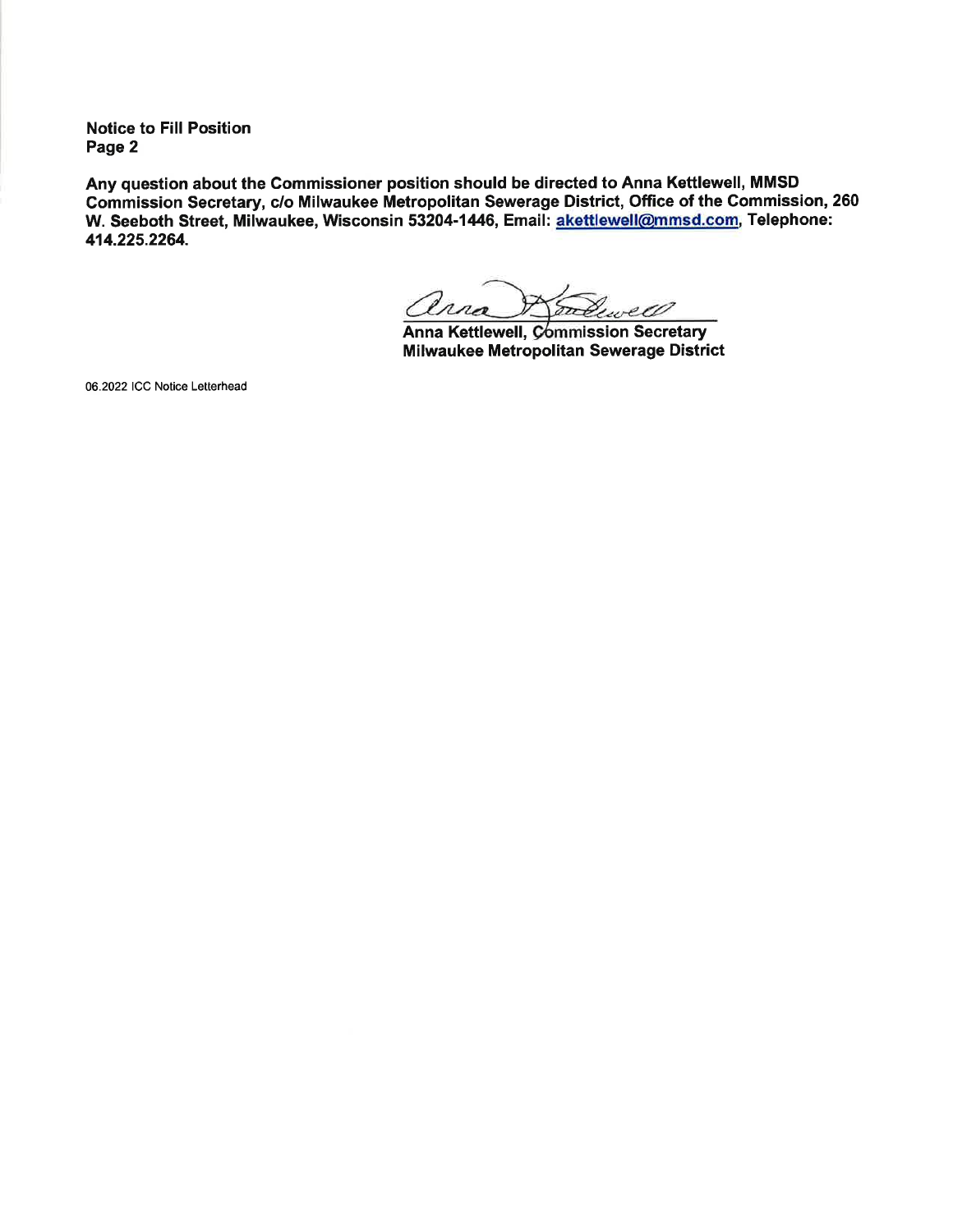May B, 2022

MMSD Executive Council c/o Anna Kettlewell, MMSD Commission Secretary Milwaukee Metropolitan Sewerage District 260W. Seeboth St. Milwaukee, WI 53204-1446

Dear Members of the MMSD Executive Council:

This letter serves as my application for candidacy for the position of MMSD Commissioner. I am seeking re-election to a second term on the Commission.

When the MMSD Executive Council elected me to this position three years ago, I committed to being an active member of the Commission, and to fairly and adequately addressing the needs of our suburban communities. I believe that I have followed through on that commitment with an excellent attendance record, monthly reports to the ICC, and promoting the work of the MMSD to all of you, my elected colleagues.

If you review Commission minutes, you will find that I ask many questions and make many of the motions. I have engaged in this position and I have found it to be the most rewarding thing I have done in government. The MMSD mission is near and dear to my own personal and political values about how best to care for our environment.

As a Commissioner, I was asked to meet with several foreign delegations that visited Jones Island Water Reclamation and the Milorganite manufacturing facilities. After one such visit, I was invited to address wasterwater engineers at an international conference in São Paulo, Brazil. While the trip was ultimately cancelled due to COVID, I have maintained those relationships and have responded to a number of requests for additional information about our work here in Milwaukee.

Since being elected Mayor of Glendale in 2015, I have worked closely with the MMSD on a number of issues in my city. I view MMSD as a partner in Glendale's efforts to reduce flood risk and to "green" our city. As I have spoken with many of you over the past three years, I have encouraged you to partner in the same way with MMSD to benefit your communities. I'm pleased that many of you have embraced MMSD as a strategic municipal partner.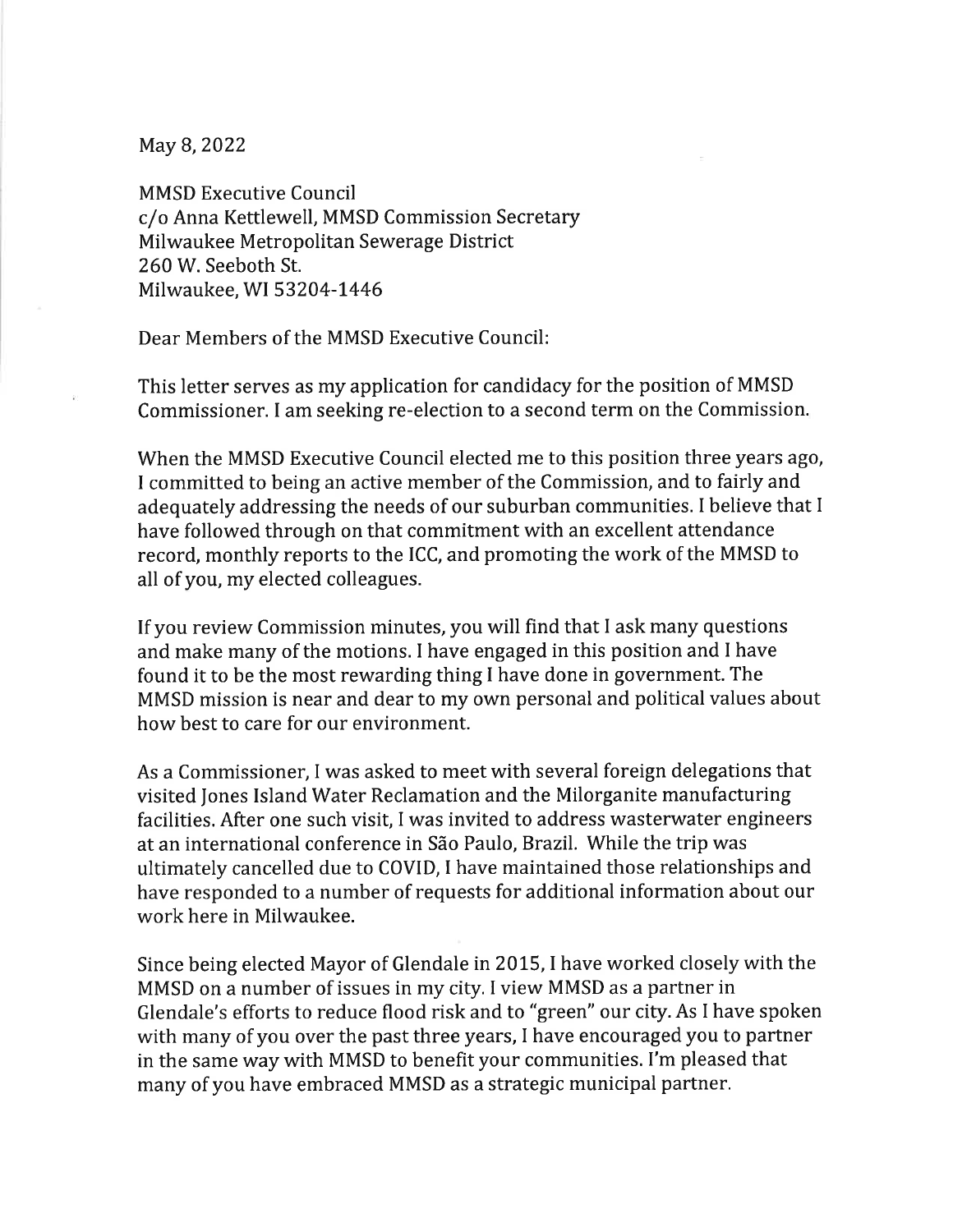At the municipal level, I have worked with MMSD and the Army Corps of Engineers on riverbank restoration design and implementation following the removal of the Estabrook Dam. We are currently in a partnership with MMSD on the repair of the Kletzsch Falls and the building of a fish passage around the falls. We are also a pilot community to test the use of goats to eliminate invasive plant species.

In terms of promoting green infrastructure, at my urging, Glendale was one of the first cities in Wisconsin to adopt the goals and objectives of the Paris Agreement, We did so with the support of fohnson Controls, a Fortune 500 company headquartered in Glendale. Since passing the Paris Agreement resolution, we have opened a new city park built on the site of a former landfill. We have increased bike lanes and sidewalks in the city to promote alternatives to driving. We started Glendale Community Gardens with generous support from MMSD, who donated 10 rain barrels and provided some engineering assistance on wetlands protections for the area adjacent to the gardens. We also have opened a net-zero ready City Hall. The new City Hall development reduces the impermeable surface on the city grounds and creates several bioswales and rain gardens for storm water management. Lastly, we were an MMSD Green Summers community in2020 and helped hundreds of Glendale residents obtain rain barrels and plant rain gardens in their yards.

I plan to address the MMSD Executive Council at the meeting on June 13 and will be happy to answer any questions the mayors and village presidents might have.

Respectfully,

Bryan Kennedy, Ph.D. Mayor, City of Glendale Commissioner, Milwaukee Metropolitan Sewerage District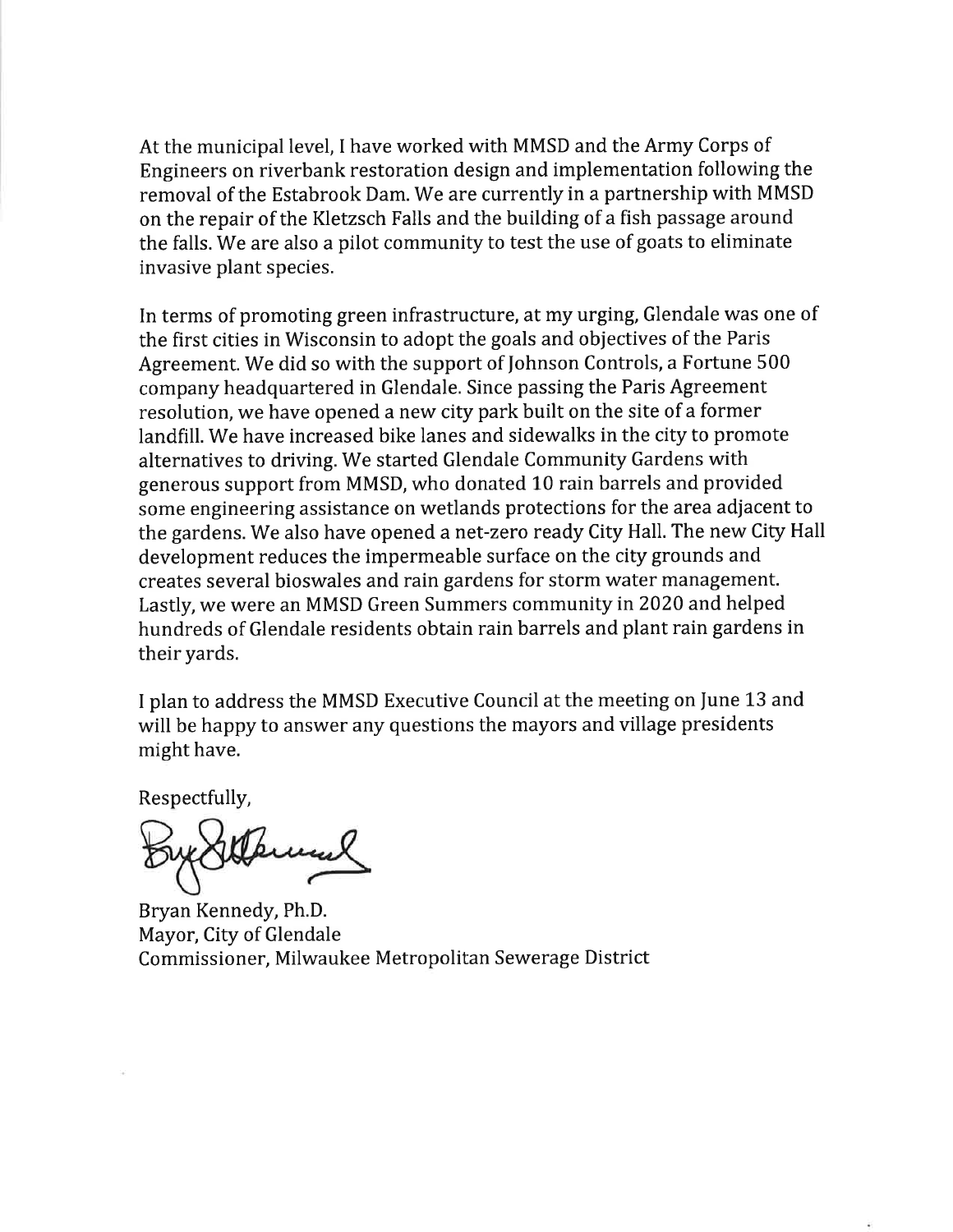May 8, 2022,

MMSD Commission 260 W. Seebooth Street Milwaukee, WI 53204

Dear Members of the MMSD Commission,

Please consider this letter as my desire and interest to be considered for an appointment to the MMSD Commission commencing in July of 2022 for a 3-year term. I am a current citizen of the City of Oak Creek in the County of Milwaukee and have been a resident of the county for 57 years - 33 of those being in Oak Creek. I believe my unique set of skills and experiences would be of great value to the commission and would respectfully ask your consideration for the appointment. I have also submitted a resume that you may view at your convenience. I will be available at the June ICC meeting to answer all questions you may have.

Sincerely,

Daniel J. Bukiewicz 8147 S. White Oak Drive Oak Creek, WI 53154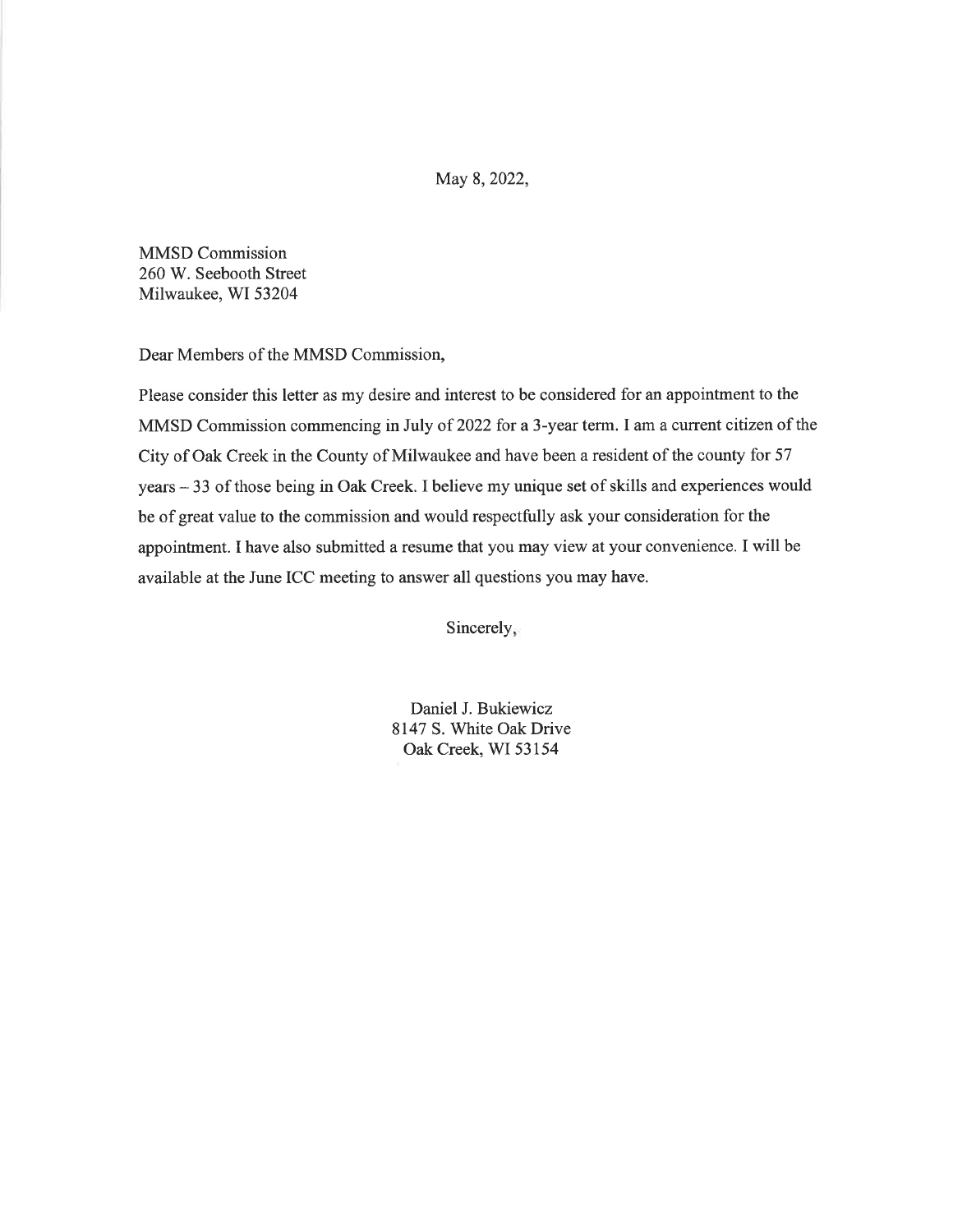# DANIEL J. BUKIEWICZ

OZZADE LEHRIKOITEKTEKO KONTROLLERIN **CYAN BATHIGRAPH COLORADO A CHE CHE CONTRAT** 

### KEY AREAS OF COMPETENCY

- Microsoft Word
- Microsoft Excel
- Oral and Written Skills
- $\bullet$  Leadership and Decision-Making Capabilities
- + Health Plan Analysis
- **Contract Negotiations Skills**

#### CERTIFICATIONS AND TRAINING

- Wisconsin State Electrical Journeyman License
- ◆ NFPA70E Certified
- $\bullet$  MSHA Certified
- . OSHA 30 Certified
- $\bullet$  Supervisor Training Academy
- **•** Casual Customer Business Conversation
- $\blacklozenge$  First Impressions for Customer Service
- Understand and work within budgets
- Project Management
- Customer Service
- Political and Economic background
- Results Oriented
- Excellent Communication Skills
- Public Presentation Speaking
- AccuBid Estimating Program
- Professional Management of People 1 & 2
- Roberts Rule of Order Trained
- Wisconsin State Government Disclosure Laws
- **Business Negotiations**
- J.A.T.C. Certified Mentor

#### PROFESSIONAL EXPERIENCE

#### Mayor Citv of Oak Creek March 2017 to Present

- Þ Serve as the Chief elected Official for the 38,000 residents of the City of Oak Creek
- $\triangleright$  Provide direct oversite to all 325 city employees.
- ÞPreside over all Common Council Meetings
- Þ Chair the City of Oak Creek Panning Commission
- Þ Represent the City of Oak Creek at all County, State and Federal events and proceedings.
- Þ Serve as the Chaiman to the ICC board.
- Þ Serve as Ex Officiant on all City of Oak Creek Boards and Commissions
- Þ Served on the Root -Pike Watershed committee.
- Þ Chairman Oak Creek storm water management advisory committee.
- ÞBoard Member of Milwaukee Metropolitan Sewage District.
- Þ Served on the Finance, Operations and personnel of the MMSD board.
- Þ Member of the Milwaukee Lake{ront Development Committee.
- Þ Member of the Milwaukee County Opioid Task Force Committee.

#### President. Milwaukee Building and Construction Trades Council (20l4-present)

- > Serve as representative for all 18 trade unions and affiliated councils in Southeastern Wisconsin on all development projects, work related issues and political matters.
- $\blacktriangleright$ Provide representation for 13,000 workers in Milwaukee, Waukesha, Washington, and Ozaukee Counties on work related matters or issues.
- $\blacktriangleright$ Negotiating contacts, pensions, annuities, wage and benefit packages for all 18 local trade and affiliated councils with public sector and public-school workers in Milwaukee County.
- $\triangleright$  Negotiating contacts, pensions, annuities, wage, and benefit packages all of the signatory workers at the Veolia Milwaukee plant.
- > Director of Building Trades Safety Committee.
- Negotiate all area project labor agreements in Milwaukee, Waukesha, Washington, and Ozaukee Counties.  $\blacktriangleright$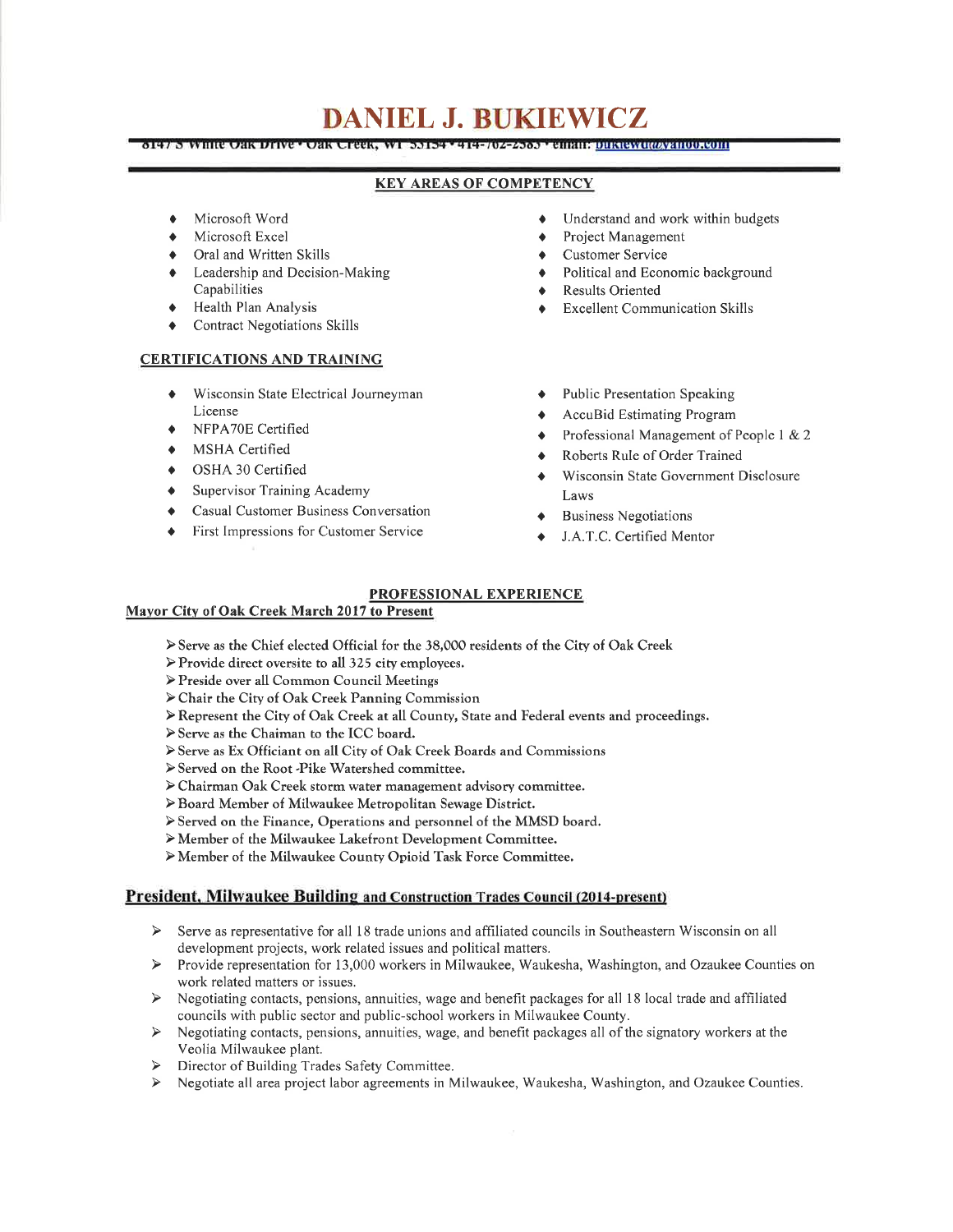- $\triangleright$  Oversee all community volunteer work performed and donated by the Milwaukee Building and Construction
- Trades Council.<br> $\triangleright$  Facilitate all management labor meeting regarding construction related issues.
- > Successfully negotiated Labor/Contractor agreements for over 10 billion dollars of construction while meeting or exceeding all local, county, and federal requirements. They include The Northwest Mutual Tower and Commons, The Wisconsin Entertainment Arena/Bucks Arena, Froedtert Medical Faciality/ Bucks Training Faciality, Wisconsin Entertainment Parking structure, the Milwaukee Streetcar project, The Couture, The Wisconsin Convention Center, Democratic National Convention, and numerous Power Plant projects.
- $\blacktriangleright$ Creator of the Milwaukee Building Trades Summer Trades Academy for Apprenticeship Readiness.
- Creator of the Code of Distinction for the Milwaukee Building and Construction.
- $\blacktriangleright$ Secretary Treasurer of the AFL-CIO State Building Trades. 2014-2019
- $\blacktriangleright$ President of the AFL-CIO State Building Trades 2020-present
- Serve of the State of Wisconsin Department of Workforce Development Apprenticeship Standards.2020- $\blacktriangleright$ present
- $\triangleright$  Secretary treasurer of the Wisconsin State Chapter of Build Trades

#### Business Representative. I.B.E.W. Local 494 Milwaukee. WI. (2012- 2014)

Responsible for representing all inside wireman and manufacturing personnel currently belonging to the membership of International Brotherhood of Electrical Workers Local 494. Provide representations for all contracts, apprenticeships, pensions, grievances, and communications with the various industries and businesses. Act as local 494 political registrar.

- Serves as business representative for all 2300 Local 494 electrical workers in Milwaukee, Waukesha, Washington, and Ozaukee Counties.
- Lead and assist in negotiating contacts, pensions, annuities, wage and benefit packages for all Local 494 electrical workers in Milwaukee, Waukesha, Washington, and Ozaukee Counties.
- 
- Advisor to MaltEup Corporation on setting up and establishing a new state recognized electrical maintenance  $\blacktriangleright$ apprentice program.
- Represent all electrical workers at the Miller/Coors Milwaukee plant.  $\blacktriangleright$
- Successfully negotiated new 3-year contract agreement with Dietz Electric Motor Shop.
- Represent all of the electrical personnel at the Milwaukee Journal/Sentinel for a new 3 year working  $\blacktriangleright$
- agreement.<br>Represent all the electrical personnel at the Milwaukee Problocki Sign Company for a new 5 year working  $\blacktriangleright$ agreement.<br>Represent all the electrical personnel at the Milwaukee Lemberg Electric Sign division for a new 3 year
- $\blacktriangleright$
- working agreement.<br>Represent all of the electrical personnel at the Kurtz Motor Shop.  $\blacktriangleright$
- Act as recording secretary for I.B.E.W. Local 494 PAC committee.  $\blacktriangleright$
- Serve on the IBEW Local 494 Apprenticeship Committee.  $\blacktriangleright$
- Serve on the IBEW Local 494 Construction Wireman pre-apprenticeship committee.  $\blacktriangleright$

#### 2<sup>nd</sup> District Alderman, Oak Creek, WI (April 2008 - 2017)

Lead and represent the interest of 3500 to 4000 residents in the 2<sup>nd</sup> District for the City of Oak Creek, WI. Oversee and work closely with the city's elected officials, department managers, city administrator and attorney, to plan, budget and operate the city, for future growth.

- Elected April 2008 re-elected April 2010, 2012, 2014, 2016 each serving a term of two years.
- $\triangleright$  Assist in maintaining city budgets averaging 24 million to 28 million in annual operating cost without a rise in the cost of local taxes or the tax levy from 2008-Present.
- $\triangleright$  Serves as Common Council Representative, overseeing and approving all department budget requests.
- > Serves as Common Council Representative to control spending and set ordinances.
- $\triangleright$  Create or modify any city ordinances or resolutions.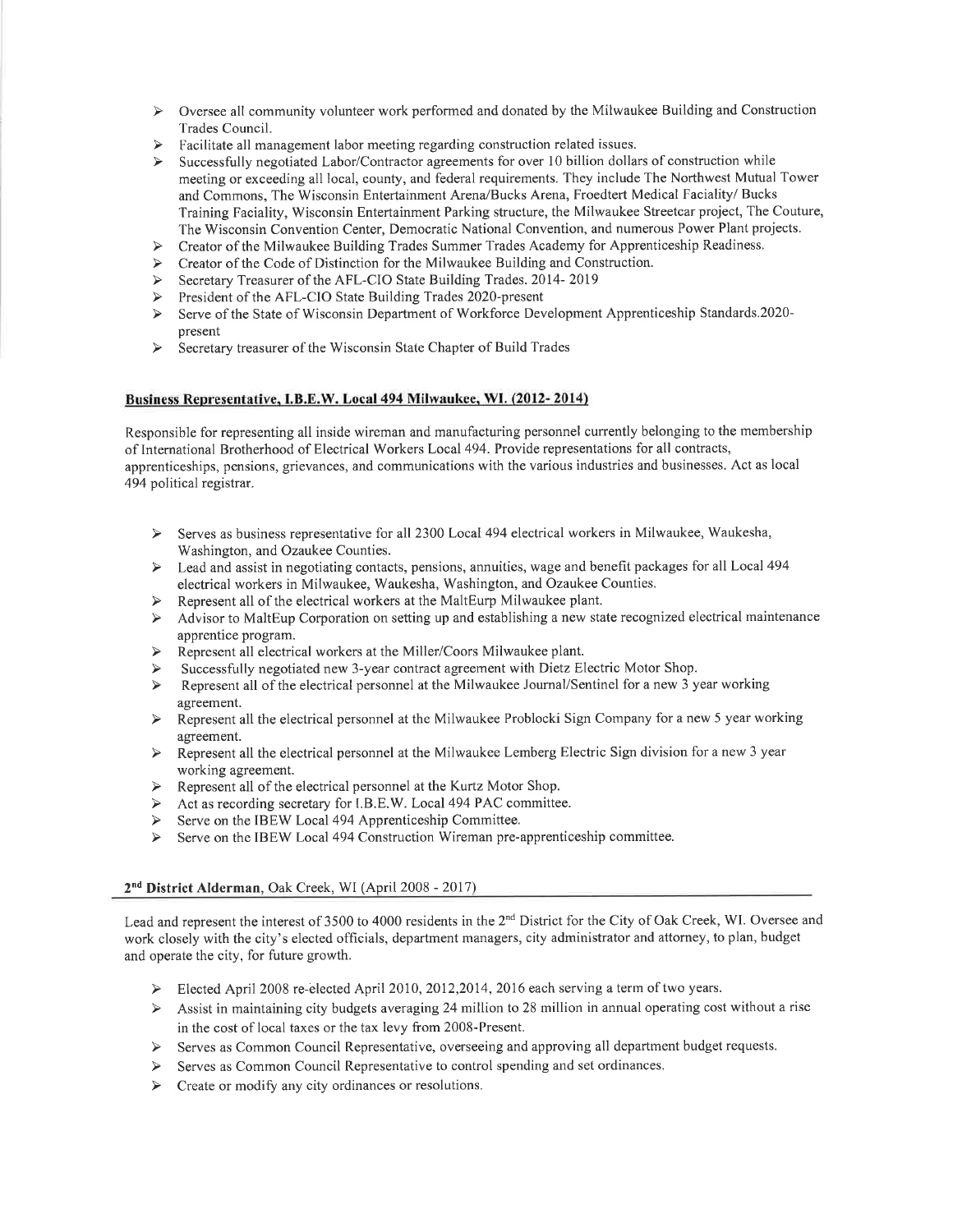- Serves as Finance Committee Representative, reviewing city economic policies and procedures.
- Serves as Emergency Management Committee Representative, reviewing city emergency policies and  $\blacktriangleright$ procedures.
- Serves as Planning Committee Representative, reviewing all potential development ensuring current plans  $\blacktriangleright$ and ordinances are met.
- Serves as Personnel Committee Representative, negotiating all labor contacts and grievances with the city.  $\blacktriangleright$
- Serves as Park and Recreation Board Member, overseeing and approving all budget related issues.
- Serves on the Oak Community Center Board of Directors Counsel, overseeing the Centers nonprofit and  $\rightarrow$ profit finances and assist in its fund-raising activities.
- Serves on the Oak Community Center Board of Directors Counsel, overseeing the Centers scholarship  $\rightarrow$ activities.
- Address any resident complaint or question regarding the city of Oak Creek, including but not limited to  $\blacktriangleright$ Department of Transportation issues and Milwaukee County and State issues.
- Assisted in successfully negotiating voluntary labor agreement with AFSCME Local 133in the City of Oak Creek from 2009- 2011.
- Assisted in successfully negotiating voluntary labor agreements with the International Association of Firefighters, local 1848, in the City of Oak Creek from 2009-2011 and 2012-2014.
- Assisted in successfully negotiating voluntary labor agreements with the Professional Police Association in  $\blacktriangleright$
- the City of Oak Creek for 2009- 2011 contract and the 2012-2014 contact.<br>Assisted in successfully negotiating voluntary labor agreements with Police Supervisors, in the City of Oak  $\blacktriangleright$ Creek from 2009- 2011 and 2012-2014.
- Assisted in successfully negotiating voluntary labor agreements with the Professional Police Clerk/Matrons  $\blacktriangleleft$ and Dispatchers in the City of Oak Creek from 2009- 2011 and 2012-2014
- Assisted in all labor grievances brought to the city by all represented bargaining units, in the City of Oak  $\blacktriangleright$ Creek from 2009- Present.
- Served on the Root Watershed Study Group.
- > Assisted in successfully negotiating voluntary labor agreements with the City of Oak Creek Water Utility for 2009- 2011 contract and the 2012-2014 contact.
- Lead elected official of the design team for Best Practice Strom Water Management for the redevelopment of  $\blacktriangleright$ Drexel Town Square

#### Service Department Manager, Pieper Electric, Milwaukee, WI (2006 - 2012)

Responsible for a budget of \$1.8 million in sales, with supervision over 13 Joumeymen and I Apprentice with an industrial customer service focus. Provide unparallel customer support thru electrical knowledge, workmanship and personnel service.

- > 2012 Year to date Sales totaling \$500,000.00.
- Þ Exceeded 2011 budgeted goal of \$1.6 million generating sales over \$2 million.
- $\triangleright$  Targeted and secured 5 new customers resulting in \$500,000 in new sales for continued growth.
- $\triangleright$  Manage and control departmental working capital, below 7 percent goal, for outstanding receivables.
- Þ Strong customer relationships with customers resulting in being the preferred contractor.
- $\triangleright$  Developed and mentored other journeymen and apprentices to help meet customers or industry needs.
- Þ Developed and mentored department managers to help meet Branch, customer and sales goals.
- Þ Facilitate and provide all project estimates and formal proposals.
- Þ Administered and performed weekly billing reviews with accounts payable and customers for invoice accuracy.
- $\triangleright$  Assisted and negotiated from customers, account receivables if pass due by 120 days.
- Þ Perform and implement development reviews and departmental goals for direct reports.
- $\triangleright$  Team player in supporting other departments needing additional manpower, industry knowledge, and technical expertise.
- $\triangleright$  Worked over 70 business accounts with an emphasis on industrial manufacturing.
- Þ Major accounts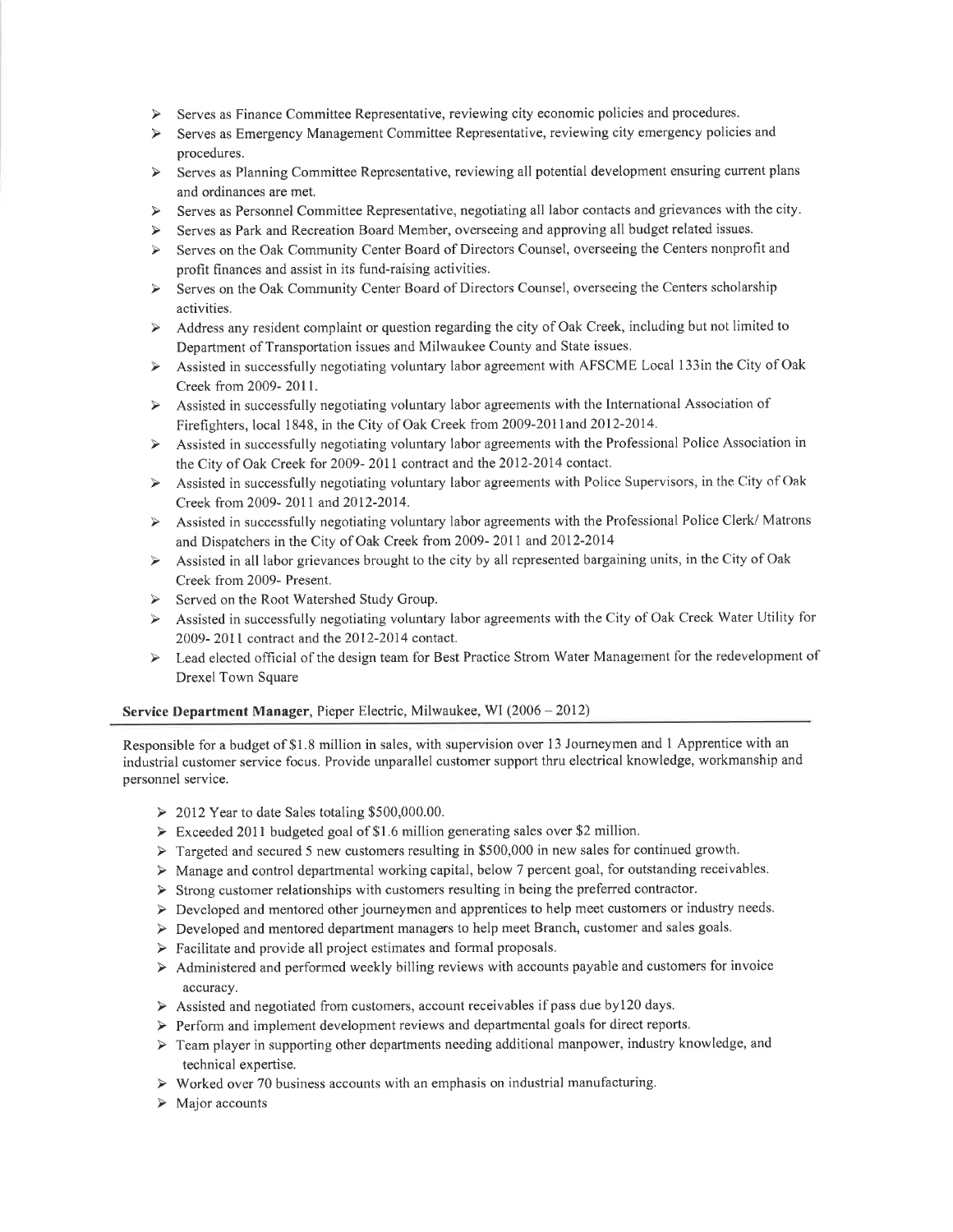Briggs and Stratton, Badger Alloys, GE Medical Equipment, Ashland Performance Chemical, ABB Corp. C&D Technologies, Rexnord, Oil Gear Co. Telsmith Corp. Pferd Brush Co. Lippmann Co. Complete Heat Treat, Wisconsin Steel, Metaltek Foundry /Wisconsin Centrifugal, Brenntag Great Lakes, Lafarge Aggregates Co. Appleton Foundry, Black Bear Soda, Charter Automotive, Charter Steel, Astro Tool. Tulip Corp. Aldrich Chemical, Dana Corp. Pent Air Corp, Hystro Tool, Heim Corp. Hi-Mar Chemical.

#### Account Representative Service Truck Driver, Pieper Electric Milwaukee, WI (2006-1993)

- > Provided service or troubleshoot any electrical equipment, machine or building apparatus as required.
- $\blacktriangleright$ Supervised customer related projects, meeting or exceeding budget and schedule.
- $\triangleright$  Provided estimate of potential cost.
- $\triangleright$  Design or planned electrical modifications or designs to meet customer needs.
- $\triangleright$  Facilitated and tracked all needed material and manpower for customer.
- $\triangleright$  Handled all job-related purchase orders and work authorizations.
- $\triangleright$  Targeted potential new customers.

## Electrical Foreman, Spectrum Electric Milwaukee, WI (1993-1991)

- $\triangleright$  Provided supervision for small commercial projects.
- > Project crew member on any build outs or remodeled projects.
- > Installed all required electrical equipment for project completion.
- Performed periodic service calls.  $\triangleright$

#### Service Truck Driver, National Electric Milwaukee, WI (1991 - 1991)

- $\triangleright$  Performed all service truck calls, as needed.
- $\triangleright$  Handled and processed all required paperwork.
- $\blacktriangleright$ Provided supervision of small Industrial /commercial projects.
- Work as a member of a project crew on any build outs or remodel projects as needed.  $\blacktriangleright$
- Installed all required electrical equipment for project completion.  $\blacktriangleright$

#### Journeyman/Apprentice, Spectrum Electric Milwaukee, WI (1991-1986)

- $\triangleright$  Provided supervision for small commercial projects.
- > Project crew member on any build outs or remodeled projects.
- $\triangleright$  Installed all required electrical equipment for project completion.

#### EDUCATION

- I State Indentured Apprenticeship, Milwaukee, WI (1986-1990)
- $\blacklozenge$  Milwaukee Hamilton High School, Milwaukee, WI (1980-1983)

#### ADDITIONAL EDUCATION / TRAINING

- Milwaukee Hamilton High School, graduate (1980-1983)
- M.A.T.C. Principals of Electricity and Electrical Math (1985-1986)
- ô Foreman and Lead Man Training, Pieper Electric (1995)
- M.A.T.C. Building Construction and Inspection (1998-1999)
- o Franklin Covey 7 Habits of Highly Successful People, Pieper Electric (1999)
- $\bullet$  Microsoft Word / Microsoft Excel Intermediate, Pieper Electric (2000)
- $\bullet$  M.A.T.C Home and Reality Inspection (2000)
- o Franklin Covey Highly Effective Time Management, Pieper Electric (2002)
- $\bullet$  Supervisor Training, Pieper Electric (2003)
- Allen Bradley PLC Training, Holt Electric (2004)
- $\bullet$  Building construction and inspection (2005)
- Budgeting and Business planning (2007)
- Understanding and using Clever reports (2009)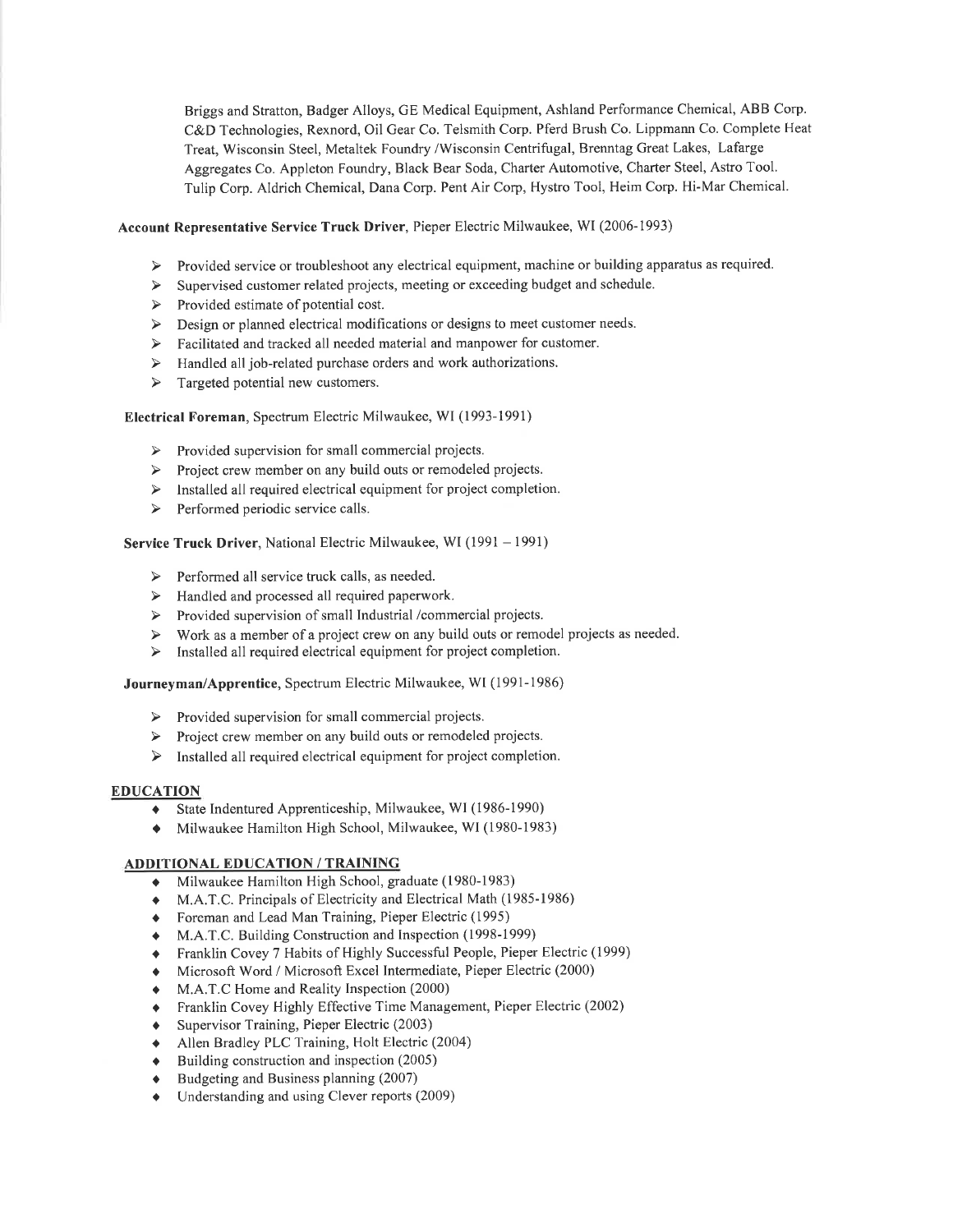- Progress Wisconsin GABS Election Campaign Reporting (2012) a
- City of Oak Creek Robert's Rules of Order (2008,2012) a
- School of Workers Steward Training (2012) a
- School for Workers Essentials of Collective Bargaining (2012) a
- School for Workers Dealing with Concession Demands (2012) a
- School of Labor and Employment Relations University of Illinois Labor education Program IBEW 6<sup>th</sup> District Arbitration Institute Preparing and Presenting arbitration Cases (2012) a
- Pro Union Consulting Contractor Business Course (2012)  $\bullet$
- Wisconsin Extension School for Workers Union History (2013) ۰
- Wisconsin Extension School for Workers Leadership Academy (2013-2014) ۰
- North American Building Trades MC3 Administrator
- United Way Board of Directors ۰

#### AWARDS / ACHEIVEMENTS

- ◆ Common Council President, City of Oak Creek, WI (2009 2010)
- ♦ Apprentice Mentor, J.A.T.C. (2011 Present)<br>♦ Governance Board member Tosa School of the
- r) Governance Board member Tosa School of the Trades. (201O-present)
- $\bullet$  Delegate to the Milwaukee Building Trades Council. (2012-2present)
- . IBEW Local 494 Resister (2012-2015)
- ◆ IBEW Local 494 PAC recording secretary (2011- 2016)<br>◆ IBEW Local 494 Political Outreach Coordinator (2012-2
- IBEW Local 494 Political Outreach Coordinator (2012-2016)
- o IBEW Health Awareness Committee (2012- present)
- ◆ Greater Milwaukee Committee (2014-present)
- o WRTP/Big Step Board of Directors (2014-present)
- ◆ Bradley Tech Foundation Board of Directors (2014-present)
- o Co-Chairman of the Construction Labor Management Committee (2014-present)
- o Recording Secretary/Finance Officer for the State Building Trades Committee (20l4-present)
- ♦ Secretary/Treasurer of Wisconsin State Building Trades
- $\bullet$  DASA Board of Directors
- $\blacklozenge$  Milwaukee County Research Park Board of Directors
- **A** Regional Transportation Leadership Board of Directors
- $\bullet$  Milwaukee County Opioid Task Force Committee
- ◆ Employ Milwaukee Board of Directors
- $\bullet$  Oak Creek Franklin School District CTE Advisory Board
- $\triangleleft$  Oak Creek Community Center Board of Directors
- o Milwaukee Area Labor Council Executive Board
- ◆ ICC Executive Council Board- Chaiman
- a 2016 WRTP/Big Step Extraordinary Service Perf0rmance Award
- 2015 WRTP/Big Step Labor Partner Award
- 2016 MATC Distinguished Service Award
- i Founder of the Milwaukee Building Trades Summer Trades Academy
- o Member Great Lakes and St. Lawrence Initiatives
- $\bullet$  Milwaukee Top 100 Power Broker 2018 to present
- $\blacklozenge$  Chairman of the Labor Management CEO search committee
- ◆ Co-Chair of WRTP/Big Step CEO search committee
- $\bullet$  Co-Chair of Employ Milwaukee CEO search committee
- $\bullet$  Co-Chair of Building Advantage CEO search committee
- $\triangle$  Employ Milwaukee Board member for Apprenticeship readiness.
- $\bullet$  Interim Director of Building Advantage 2018-2019.
- o Co-Chair of DASA (Dance Against Substance Abuse)
- ◆ Secretary Treasurer or WRTP/Big Step
- $\bullet$  United Way Cabinet Board
- o Wisconsin State Bureau of Parentship Standards Committee.
- Milwaukee County Opioid Task Force Committee.
- Milwaukee County Lakefront Development Committee.